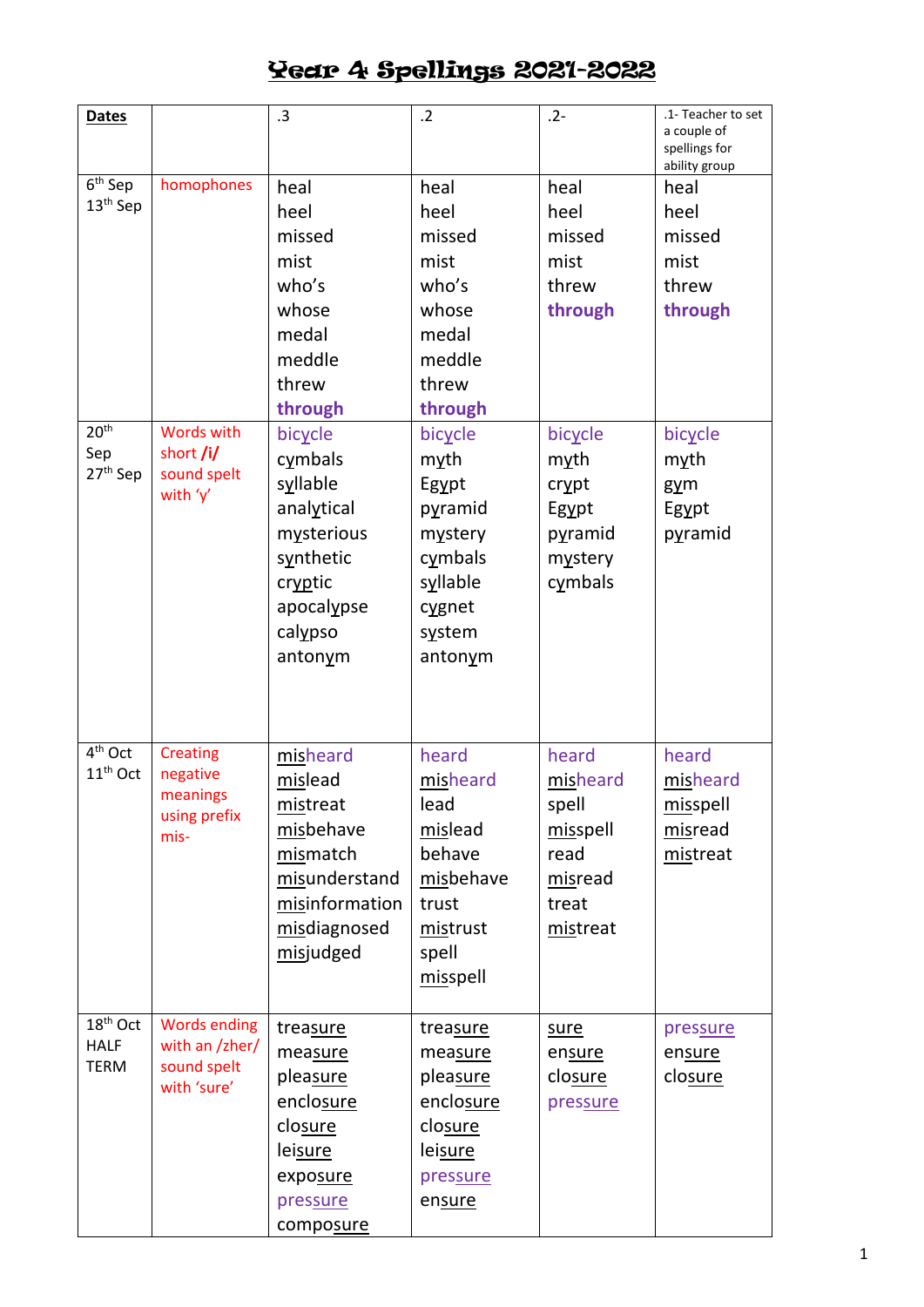| $1st$ Nov<br>(INSET)                               | <b>Creating</b><br>adverbs using<br>the suffix -ly<br>(if you have a<br>y, change too<br>an i, if it ends<br>in e change ly) | momentarily<br>ordinarily<br>heavily<br>easily<br>busily<br>merrily<br>hungrily<br>steadily                                                | happily<br>angrily<br>heavily<br>easily<br>busily<br>merrily<br>hungrily<br>steadily                                 | happily<br>angrily<br>lazily<br>easily<br>busily                                       | happily<br>angrily<br>lazily<br>busily                         |
|----------------------------------------------------|------------------------------------------------------------------------------------------------------------------------------|--------------------------------------------------------------------------------------------------------------------------------------------|----------------------------------------------------------------------------------------------------------------------|----------------------------------------------------------------------------------------|----------------------------------------------------------------|
| 8 <sup>th</sup> Nov<br>15 <sup>th</sup><br>Nov     | short u sound<br>for spelling ou                                                                                             | favourite<br>enough<br>rough<br>tough<br>touch<br>young<br>country<br>couple<br>double<br>famous<br>nourish                                | favourite<br>enough<br>rough<br>tough<br>young<br>country<br>couple<br>double<br>famous                              | favourite<br>enough<br>rough<br>tough                                                  | favourite<br>enough<br>rough<br>tough                          |
| 22 <sup>nd</sup><br>Nov<br>29 <sup>th</sup><br>Nov | <b>Creating</b><br>adverbs using<br>the suffix -ly<br>(if it ends in ic<br>add the suffix<br>ally)                           | basically<br>frantically<br>dramatically<br>magically<br>tragically<br>comically<br>actually<br>accidentally<br>occasionally<br>eventually | dramatically<br>magically<br>tragically<br>comically<br>actually<br>accidentally<br>occasionally<br>usual<br>usually | magic<br>magically<br>tragic<br>tragically<br>comic<br>comically<br>actual<br>actually | magic<br>magically<br>comic<br>comically<br>actual<br>actually |
| $6th$ Dec<br>13 <sup>th</sup> Dec                  | Homophones                                                                                                                   | pair<br>pear<br>groan<br>grown<br>main<br>mane<br>reign<br>rain<br>rein<br>peace<br>piece<br>berry<br>bury                                 | pair<br>pear<br>groan<br>grown<br>main<br>mane<br>reign<br>rain<br>rein<br>peace<br>piece<br>berry<br>bury           | peace<br>piece<br>pair<br>pear<br>main<br>mane<br>groan<br>grown<br>reign<br>rain      | peace<br>piece<br>pair<br>pear<br>reign<br>rain                |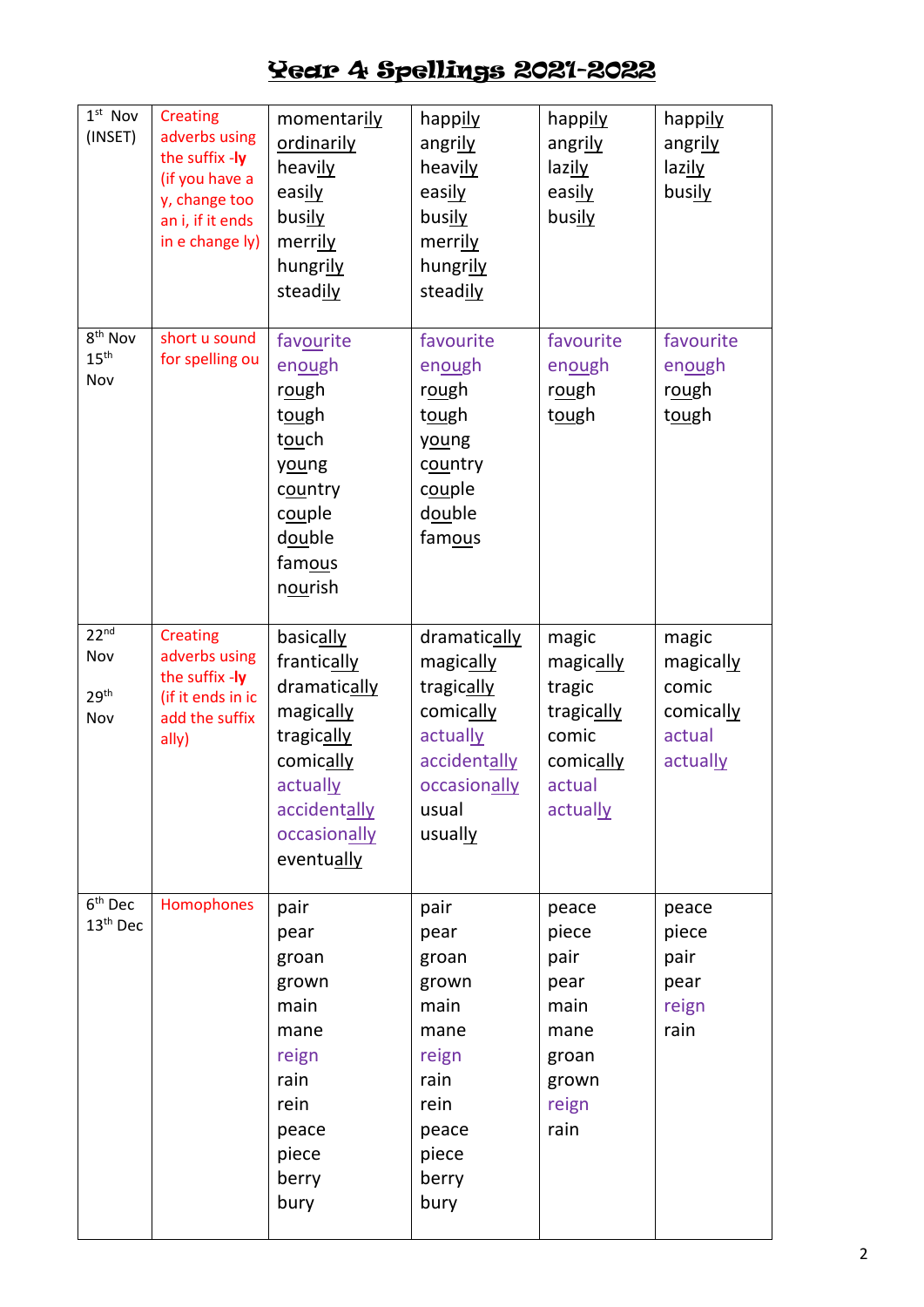| <b>Dates</b>                   |                         | .3            | $\overline{2}$ | $.2 -$       | $\cdot$ 1 |
|--------------------------------|-------------------------|---------------|----------------|--------------|-----------|
| $\overline{4}^{\text{th}}$ Jan | prefix inter            | internet      | internet       | internet     | internet  |
| <b>INSET</b>                   | meaning                 | intergalactic | intergalactic  | interact     | interact  |
| day                            | among or                | international | interact       | autograph    | autograph |
| $10th$ Jan                     | between &<br>auto       | interact      | autograph      | automatic    | autopilot |
|                                | meaning                 | autobiography | automatic      | autopilot    |           |
|                                | self                    | autograph     | autopilot      |              |           |
|                                |                         | automatic     |                |              |           |
|                                |                         | autocorrect   |                |              |           |
| $17th$ Jan                     | <b>Words with</b>       | eight         | eight          | eight        | eight     |
| 24 <sup>th</sup> Jan           | the <i>ei</i>           | eighth        | eighth         | eighth       | eighth    |
|                                | sound                   |               |                |              |           |
|                                | spelled ai ei           | eighty        | eighty         | weight       | weight    |
|                                | eigh or ey              | weight        | weight         | reign        | reign     |
|                                |                         | reign         | reign          | hey          |           |
|                                |                         | neighbour     | they           | they         |           |
|                                |                         | sleigh        | obey           | ob <u>ey</u> |           |
|                                |                         | freight       | grey           | grey         |           |
|                                |                         | survey        | brain          | prey         |           |
|                                |                         | disobey       | straight       | <b>brain</b> |           |
|                                |                         | straight      | afraid         |              |           |
|                                |                         | campaign      |                |              |           |
|                                |                         |               |                |              |           |
| $31st$ Jan                     | ous                     | famous        | famous         | famous       | famous    |
| 7 <sup>th</sup> Feb            |                         | various       | various        | various      | various   |
|                                | https://ww              | anxious       | serious        | serious      | jealous   |
|                                | w.youtube.<br>com/watch | obvious       | curious        | curious      |           |
|                                | ?v=b3ZEAn               | courageous    | hideous        | anxious      |           |
|                                | ka951                   | outrageous    | anxious        | obvious      |           |
|                                |                         | enormous      | obvious        |              |           |
|                                |                         | glamorous     | jealous        |              |           |
|                                |                         | jealous       | enormous       |              |           |
|                                |                         | tremendous    |                |              |           |
| Half                           |                         |               |                |              |           |
| term                           |                         |               |                |              |           |
| $21^{st}$ Feb                  | s sound                 | ascend        | scissors       | scissors     | scent     |
| $28^{\text{th}}$ Feb           | spelled sc              | ascending     | science        | science      | scene     |
|                                | https://ww              | descend       | muscle         | muscle       | scissors  |
|                                | w.youtube.              | descending    | scent          | scent        |           |
|                                | com/watch               | fascinate     | scene          | scene        |           |
|                                | ?v=EJ_nHkt              | fascinating   | ascend         |              |           |
|                                | GN <sub>d</sub> O       | scissors      | descend        |              |           |
|                                |                         | science       |                |              |           |
|                                | twinkl<br><b>Planit</b> | muscle        |                |              |           |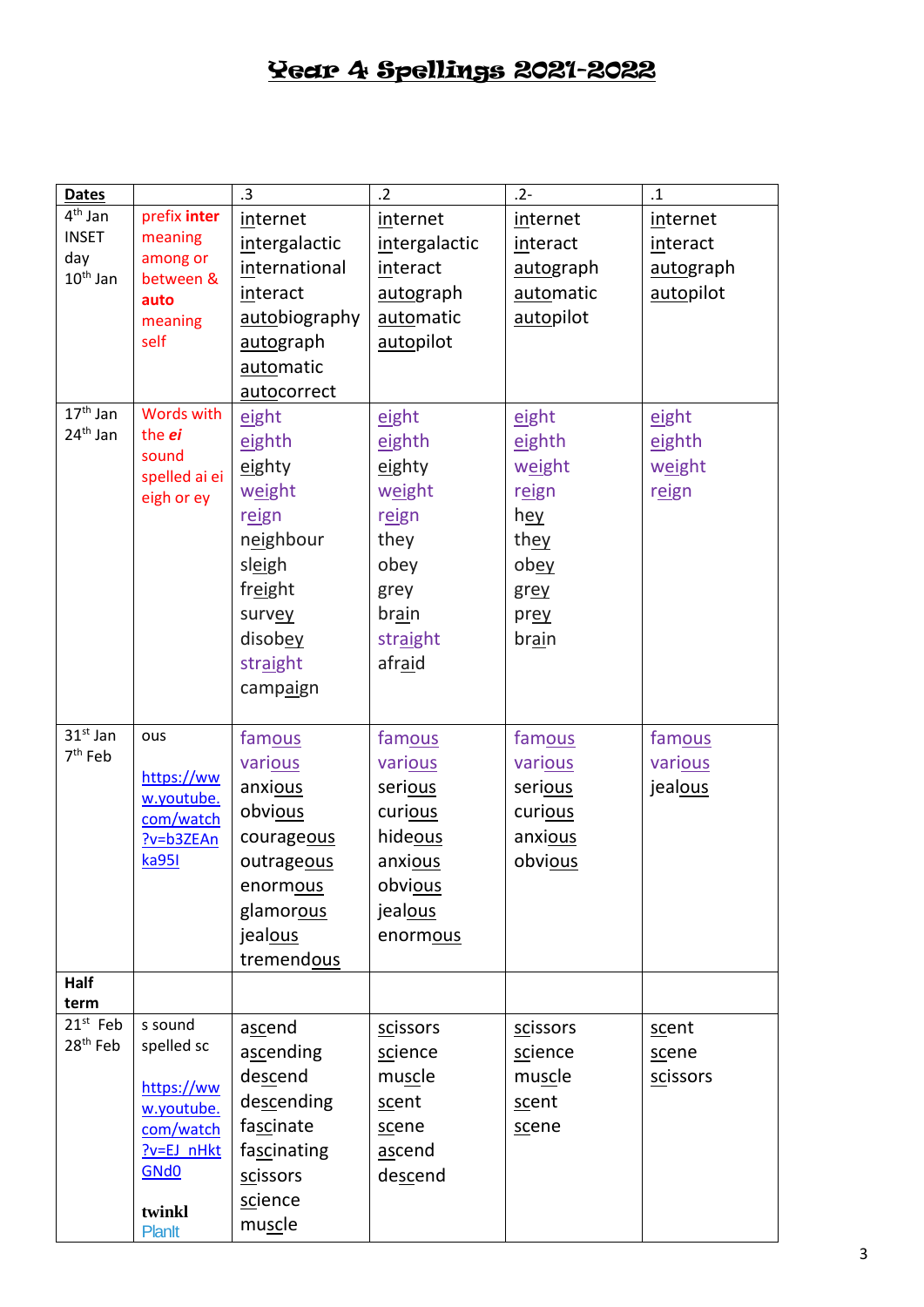|                                                       | <b>Spelling Y4</b><br>Term 2B<br>W <sub>1</sub>                               |                                                                                                                                     |                                                                                                                                     |                                                                                |                                                        |
|-------------------------------------------------------|-------------------------------------------------------------------------------|-------------------------------------------------------------------------------------------------------------------------------------|-------------------------------------------------------------------------------------------------------------------------------------|--------------------------------------------------------------------------------|--------------------------------------------------------|
| $7th$ Mar<br>14 <sup>th</sup> Mar                     | possessive<br>apostrophe<br>for plural<br>words<br>regular s'<br>irregular 's | babies'<br>boys'<br>girls'<br>teachers'<br>children's<br>women's<br>men's<br>family's<br>people's                                   | babies'<br>boys'<br>girls'<br>elephants'<br>teachers'<br>women's<br>men's                                                           | babies'<br>boys'<br>girls'<br>dog's<br>women's<br>men's                        | babies'<br>boys'<br>girls'                             |
| $21^{st}$<br>Mar<br>28 <sup>th</sup> Mar              | words with<br>a soft c -ce<br>or ci or cy                                     | accident<br>centre<br>century<br>certain<br>circle<br>decide<br>exercise<br>experience<br>sentence<br>medicine<br>notice<br>special | accident<br>centre<br>century<br>certain<br>circle<br>decide<br>exercise<br>experience<br>sentence<br>medicine<br>notice<br>special | accident<br>centre<br>century<br>circle<br>notice<br>sentence<br>special       | centre<br>century<br>sentence<br>circle                |
| <b>Dates</b>                                          |                                                                               | .3                                                                                                                                  | $\cdot$ .2                                                                                                                          | $.2 -$                                                                         | $\cdot$ 1                                              |
| 19th Apr<br>(INSET)<br>$25th$ Apr                     | prefix il to<br>root words<br>starting<br>with I to<br>create the<br>antonym  | logical<br>illogical<br>legal<br>illegal<br>legible<br>illegible<br>literate<br>illiterate                                          | logical<br>illogical<br>legal<br>illegal<br>legible<br>illegible<br>literate<br>illiterate                                          | logical<br><i>illogical</i><br>legal<br>illegal<br>legible<br><i>illegible</i> | logical<br><i>illogical</i><br>legal<br><i>illegal</i> |
| $2nd$ May<br>(Bank<br>holiday)<br>9 <sup>th</sup> May | prefix ir to<br>root words<br>starting<br>with r to<br>create the<br>antonym  | regular<br><i>irregular</i><br>responsible<br>irresponsible<br>relevant<br>irrelevant<br>resistible<br>irresistible                 | regular<br>irregular<br>relevant<br>irrelevant<br>resistible<br>irresistible                                                        | regular<br>irregular<br>relevant<br>irrelevant                                 | regular<br><i>irregular</i>                            |
| 16 <sup>th</sup><br>May                               | c sound<br>spelled                                                            | cheque<br>antigue<br>grotesque                                                                                                      | cheque<br>antique<br>grotesque                                                                                                      | cheque<br>unique<br>tongue                                                     | cheque<br>unique<br>tongue                             |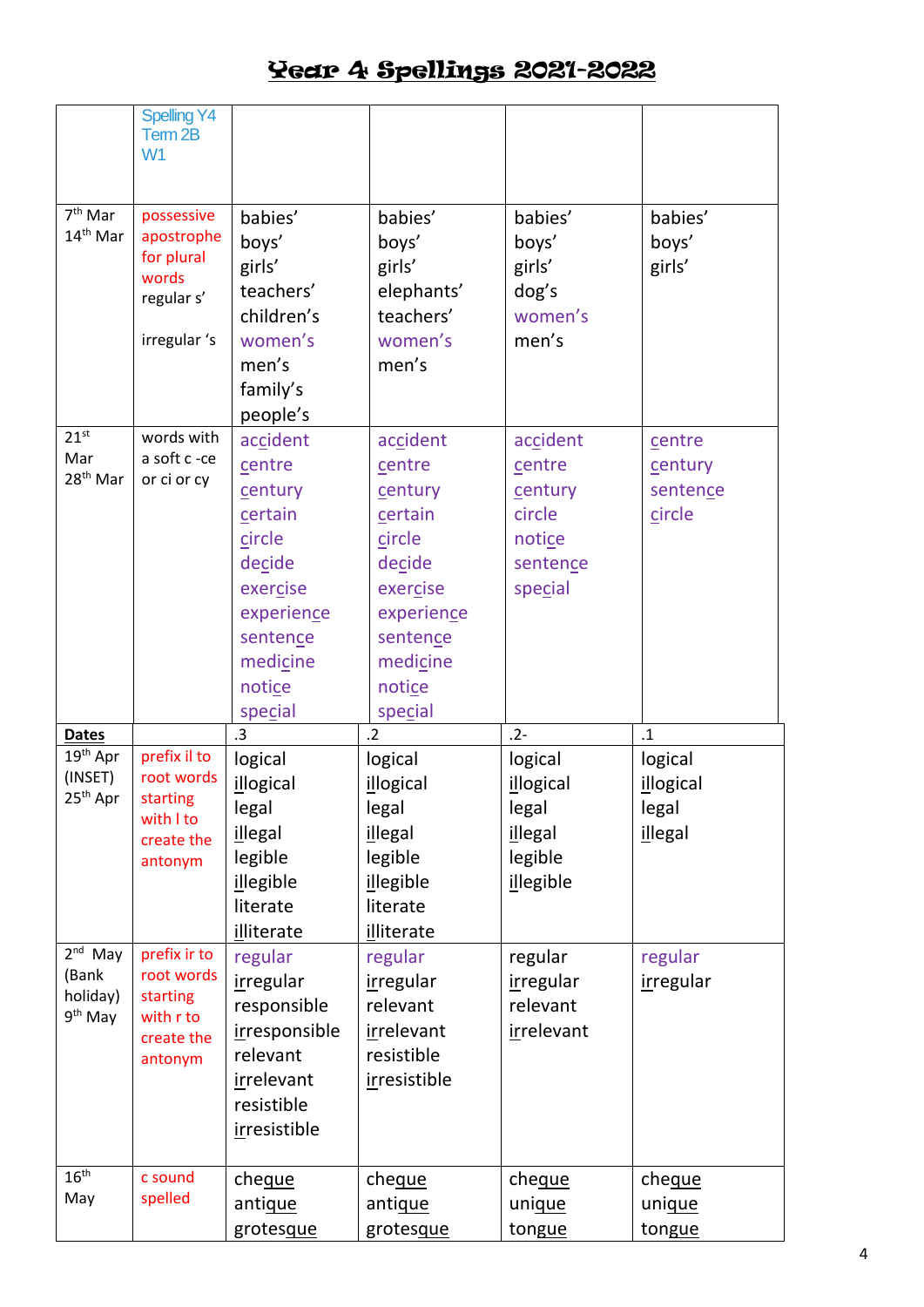| 23 <sup>rd</sup><br>May<br>Half    | que and g<br>sound gue                                                                      | unique<br>fatigue<br>catalogue<br>league<br>colleague<br>dialogue                                              | unique<br>catalogue<br>league<br>tongue<br>dialogue                                                            | dialogue                                                           | dialogue                                   |
|------------------------------------|---------------------------------------------------------------------------------------------|----------------------------------------------------------------------------------------------------------------|----------------------------------------------------------------------------------------------------------------|--------------------------------------------------------------------|--------------------------------------------|
| Term                               |                                                                                             |                                                                                                                |                                                                                                                |                                                                    |                                            |
| $6th$ Jun<br>(INSET)<br>$13th$ Jun | suffix sion<br>(sound<br>zhun) to<br>turn the<br>root word<br>from a<br>verb into a<br>noun | confuse<br>confusion<br>revise<br>revision<br>divide<br>division<br>decide<br>decision<br>explode<br>explosion | confuse<br>confusion<br>revise<br>revision<br>divide<br>division<br>decide<br>decision<br>explode<br>explosion | confuse<br>confusion<br>divide<br>division<br>explode<br>explosion | divide<br>division<br>explode<br>explosion |
| 20 <sup>th</sup> Jun               | suffix ion-                                                                                 | digress                                                                                                        | confess                                                                                                        | confess                                                            | possess                                    |
| $27th$ Jun                         | If the root<br>word ends                                                                    | digression<br>express                                                                                          | confession<br>express                                                                                          | confession<br>discuss                                              | possession                                 |
|                                    | in ss add                                                                                   | expression                                                                                                     | expression                                                                                                     | discussion                                                         |                                            |
|                                    | ion                                                                                         | progress                                                                                                       | discuss                                                                                                        | possess                                                            |                                            |
|                                    |                                                                                             | progression                                                                                                    | discussion                                                                                                     | possession                                                         |                                            |
|                                    |                                                                                             | possess                                                                                                        | possess                                                                                                        |                                                                    |                                            |
|                                    |                                                                                             | possession                                                                                                     | possession                                                                                                     |                                                                    |                                            |
|                                    |                                                                                             | percussion                                                                                                     |                                                                                                                |                                                                    |                                            |
|                                    |                                                                                             | compassion                                                                                                     |                                                                                                                |                                                                    |                                            |
| $\overline{4^{th}}$ Jul            | Year ¾                                                                                      | although                                                                                                       | although                                                                                                       | although                                                           | although                                   |
| $11th$ July                        | challenge<br>words                                                                          | calendar                                                                                                       | though                                                                                                         | though                                                             | though                                     |
|                                    |                                                                                             | caught                                                                                                         | thought<br>therefore                                                                                           | thought<br>therefore                                               | thought                                    |
|                                    |                                                                                             | continue<br>different                                                                                          | different                                                                                                      | different                                                          | different<br>February                      |
|                                    |                                                                                             | difficult                                                                                                      | February                                                                                                       | February                                                           |                                            |
|                                    |                                                                                             | February                                                                                                       | calendar                                                                                                       | calendar                                                           |                                            |
|                                    |                                                                                             | therefore                                                                                                      | caught                                                                                                         | caught                                                             |                                            |
|                                    |                                                                                             | though                                                                                                         | continue                                                                                                       | continue                                                           |                                            |
|                                    |                                                                                             | thought                                                                                                        |                                                                                                                |                                                                    |                                            |
| 18 <sup>th</sup> July              |                                                                                             |                                                                                                                |                                                                                                                |                                                                    |                                            |

Common Exception Words to cover elsewhere in class & try to reinforce again & again throughout the year: